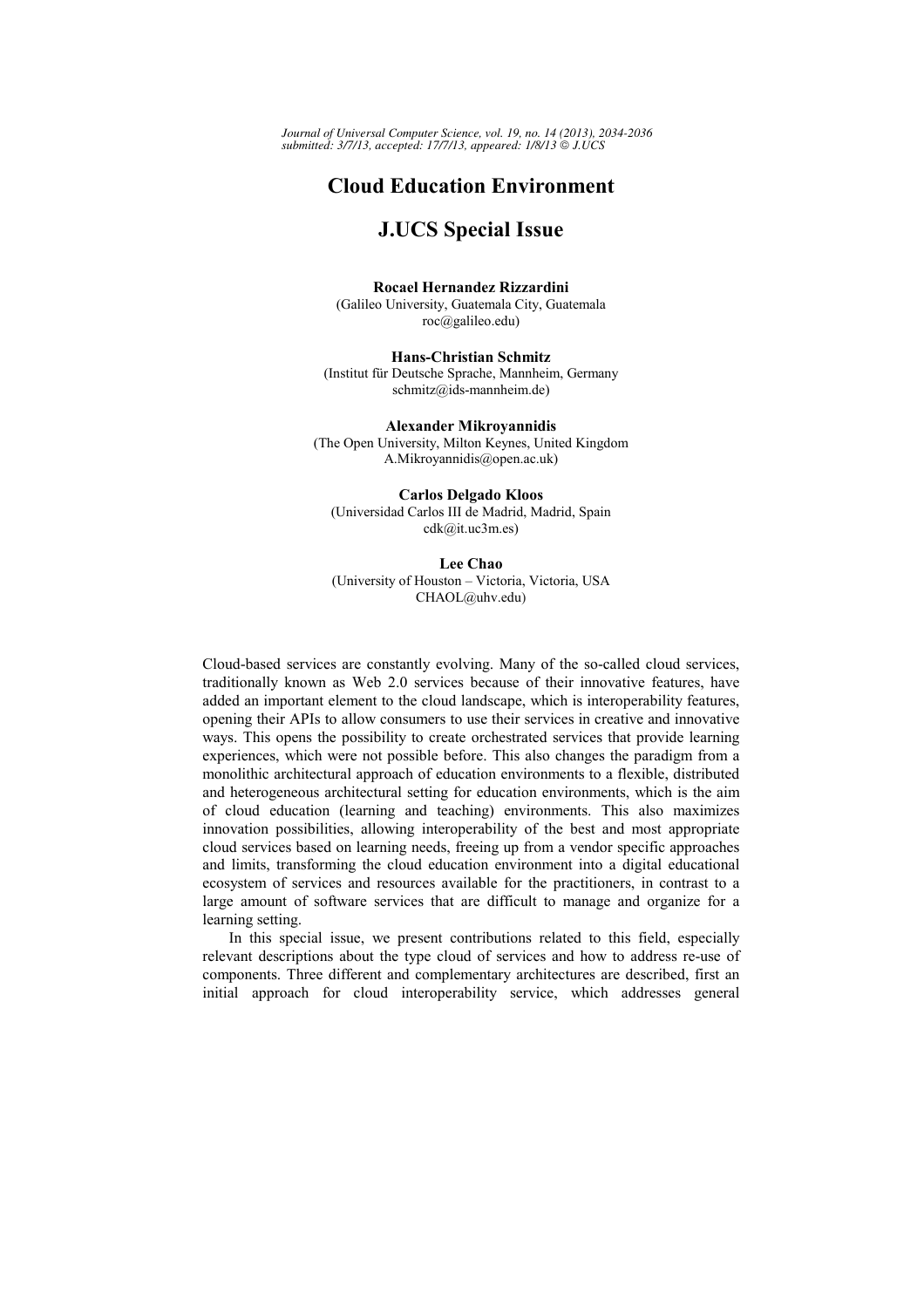interoperability of cloud-based services within a learning environment. Second, an affective-based recommendations architecture. Third, a generic framework for the coordination of pedagogical services. Additionally, the theoretical framework for a relevant topic, inquiry-based learning using cloud services. With regards to cloud computing approach, also a remote laboratory architecture is presented.

Finally, most of the publications of this special issue present several rich use cases for different contexts of the use of cloud-based services for educational scenarios, varying from a range of students, countries (including, Europe, Guatemala and some other Latin American countries), pedagogical approaches, type of tools, environments (cloud education environments, personal learning environments, traditional LMS), evaluation perspectives (usability, emotions, acceptance, etc.).

The first paper, from Marc Jansen et al "Using Cloud Services to Develop Learning Scenarios from a Software Engineering Perspective" presents the integration of cloud services within educational scenarios. It describes the cloud-based: communication services, repository services, production services, and processing services. It then presents a software engineering perspective on cloud services for learning applications with the re-use of software and infrastructure components. It also provides some examples like the integration of mobile contributions, and learning of signal propagations patterns. Finally, the paper addresses the interoperability and scalability scenarios.

The second paper from Rocael Hernandez Rizzardini et al. "Cloud Services, Interoperability and Analytics within a ROLE-enabled Personal Learning Environment", presents an initial architecture of cloud interoperability services that is compound of 3 layers: business logic, analytics, authentication; and the use of a set of cloud-based services for learning activities through widget technology. It then elaborates on the use cases of Galileo University in Guatemala, measuring factors such as ease of use, emotional aspects, and behavior analytics.

In their paper "A Generic Architecture for Emotion-based Recommender Systems in Cloud Learning Environments" Derick Leony et al., give a generic architecture for cloud learning environments that provides to the learner an affective-based recommendation of cloud services (learning resources or activities), which can be utilized for the learning process.

The contribution by Alexander Mikroyannidis et al. "weSPOT: A Personal and Social Approach to Inquiry-Based Learning" presents a practical and novel use of cloud-based tools to perform scientific investigations. It utilizes cloud Web 2.0 services and social networks to enhance the inquiry process. Future results will be of great interests and potentially useful for the scientific community.

Rafael Pastor et al. "Laboratories as a Service (LaaS): Using cloud Technologies in the Field of Education" presents the most cloud computing related paper in this issue. It presents a remote laboratories framework, providing remote laboratories as a service and explaining its resource provisioning.

Ricardo Queiro's et al. "Ensemble - an E-Learning Framework" presents a framework focused on the teaching-learning process through the coordination of pedagogical services. It also presents to domains of evaluation, together with an architectural model, data model, integration model and evaluation model.

The paper by Sylvana Kroop "Evaluation on Students' and Teachers' Acceptance